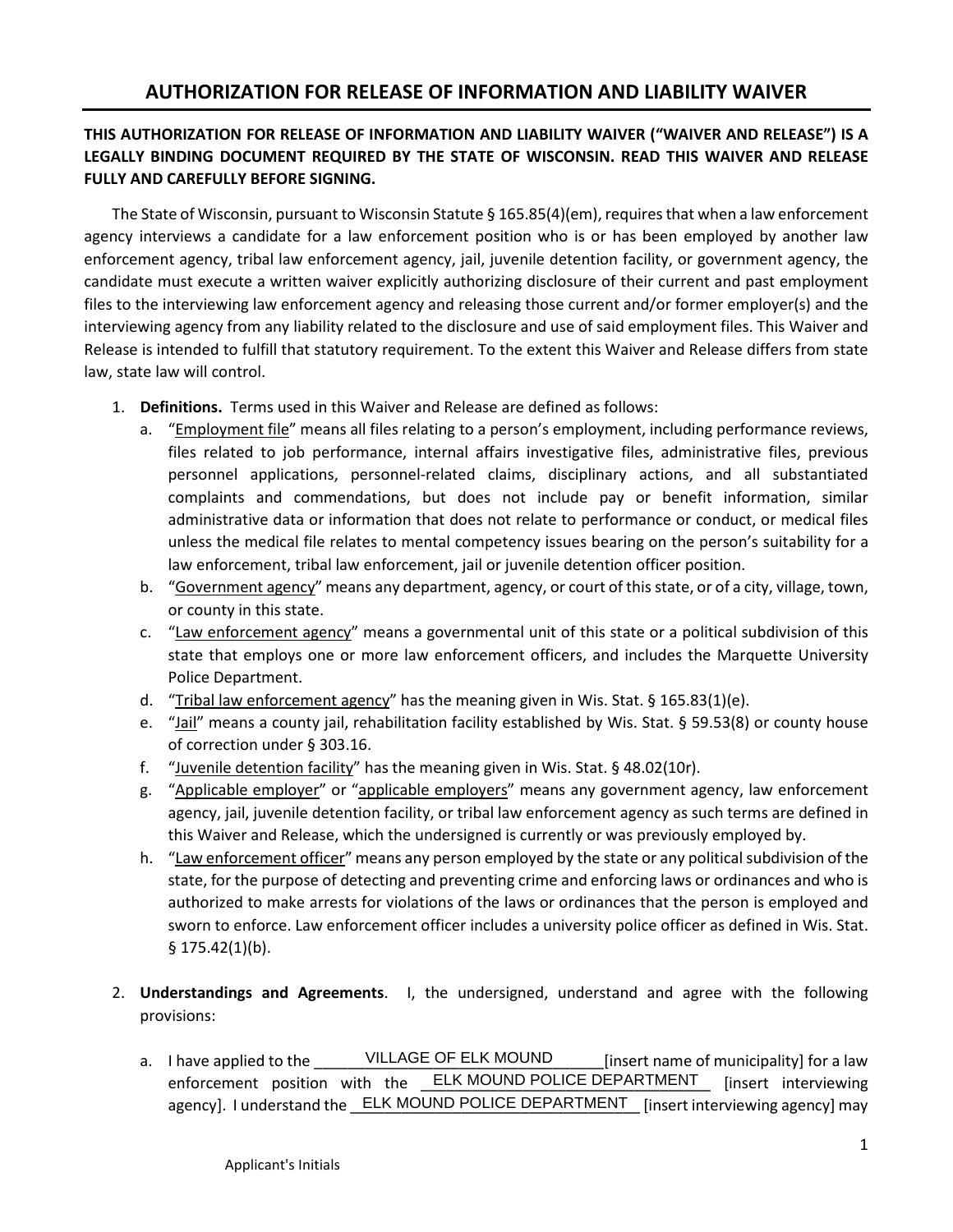conduct a thorough investigation into my background and part of this investigation may include reviewing information from my current and/or previous applicable employers.

b. I authorize each applicable employer that currently or previously has employed me to disclose my employment file to **ELK MOUND POLICE DEPARTMENT** [insert interviewing agency] unless disclosure of such information is prohibited pursuant to a binding nondisclosure agreement executed before November 7, 2021.

My experience with non-disclosure agreements is as follows (initial the applicable provision below and provide any pertinent information):

i. I have never signed a non-disclosure agreement with a current or former applicable employer.

ii. I have signed a non-disclosure agreement with a current or former applicable employer. The details are as follows (include applicable employer name and approximate date the agreement was signed):

- c. I authorize **ELK MOUND POLICE DEPARTMENT** [insert interviewing agency], through its employees and representatives, to receive/review my employment file from my current and/or previous applicable employers, along with other information that is lawfully available from any such applicable employer. I understand **ELK MOUND POLICE DEPARTMENT** [insert interviewing agency] may also conduct oral interviews with individuals associated with these current and/or former applicable employers and that employment decisions may be made based on the result of this investigation into my background.
- d. I understand that my employment file, as defined herein, includes certain medical information that is not normally considered part of my personnel file. Specifically, I understand that medical information related to my mental competency bearing on my suitability for a law enforcement officer, tribal law enforcement officer, jail, or juvenile detention officer position, if such medical information exists, will be included in the employment file information. By signing this Waiver and Release, I explicitly consent to the transfer and disclosure of this medical information provided it is limited to the medical information described, and only used to determine my suitability for a law enforcement officer, or a tribal law enforcement, jail, or juvenile detention officer position.
- e. In consideration of the [insert interviewing agency] interviewing me for a law enforcement officer position, I and my heirs, executors, administrators, legal representatives, assignees and successors in interest (hereinafter, "Heirs, Assigns and Successors") hereby release, waive, hold harmless and forever discharge LELK MOUND POLICE DEPARTMENT [insert interviewing agency] and all applicable employers, their officers, employees and/or agents which may disclose or use the above information from any and all liability, claims and demands of whatever kind or nature, either in law or in equity, that arise or may hereafter arise from such disclosure or the request for disclosure, including but not limited to, any claims, demands or causes of action relating to employment, invasion of privacy, defamation, intentional or negligent infliction of emotional distress, wrongful death or any other kind of claim associated with bodily injury or property damage attributable to the release of such information.